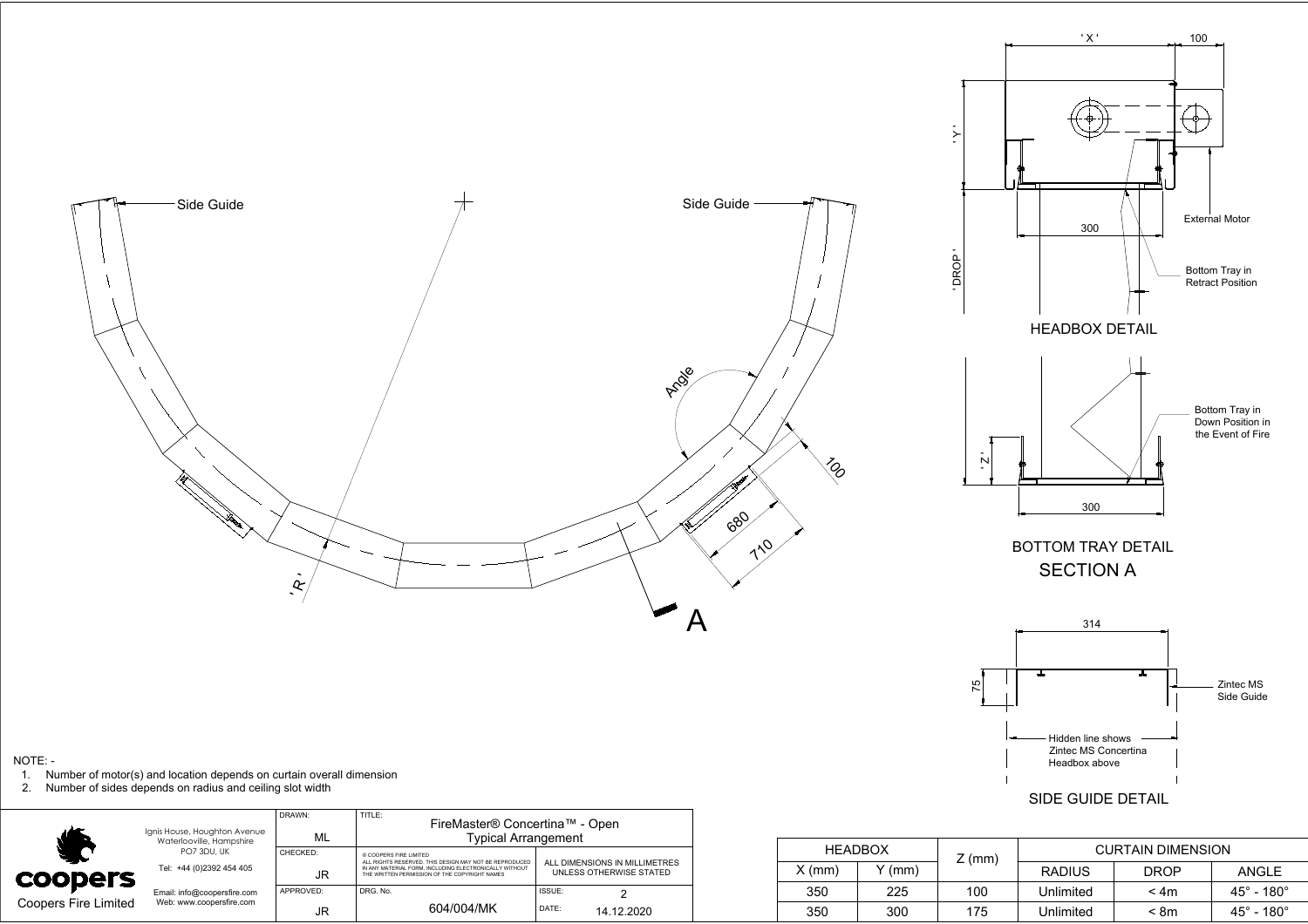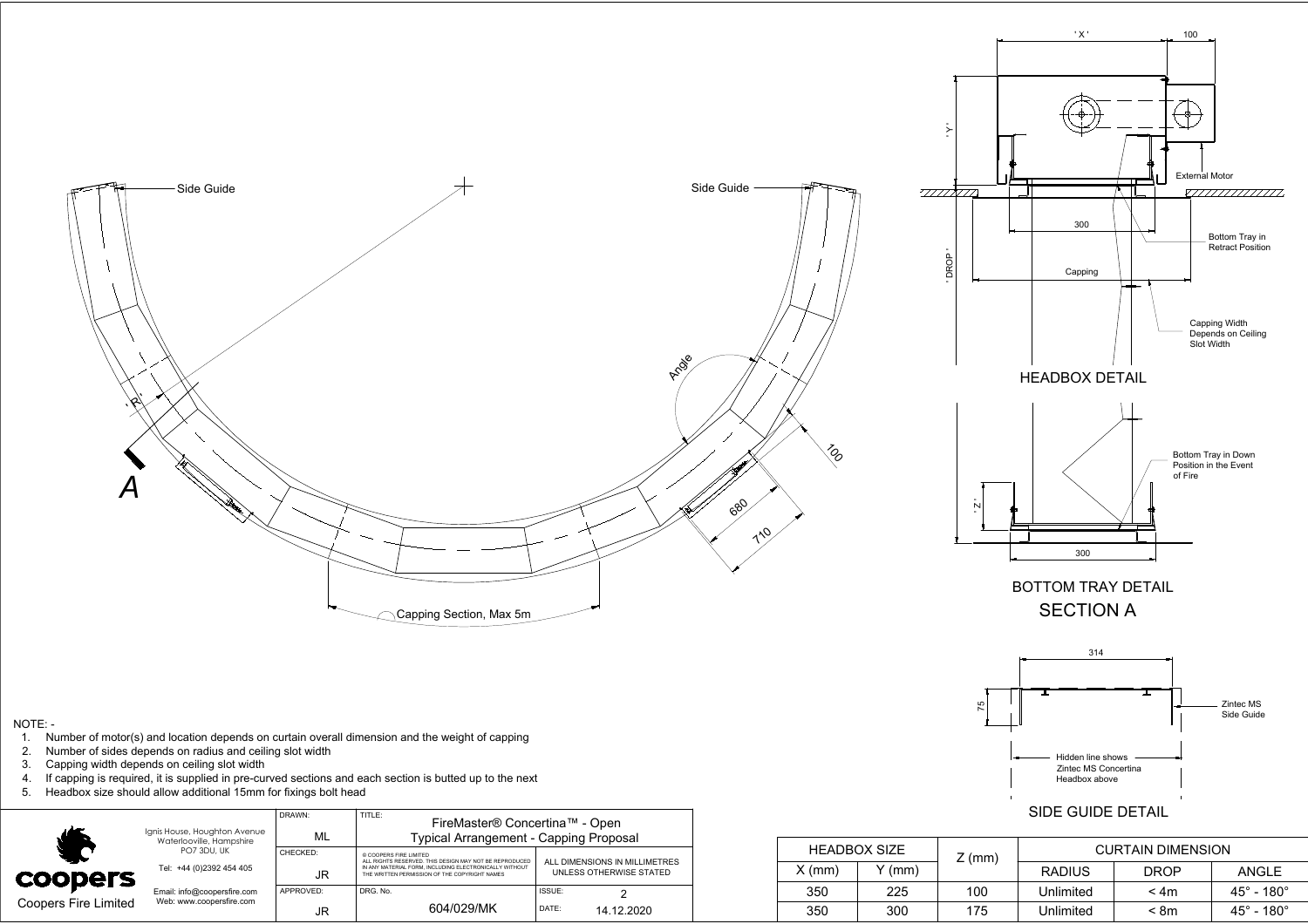

## NOTE: - Number of motor(s) and location depends on curtain overall dimension

|                             | Ignis House, Houghton Avenue<br>Waterlooville, Hampshire | DRAWN:<br>ML   | TITLE:<br>FireMaster® Concertina™ - Open<br><b>Typical Arrangement</b>                                                                                                                      |                                                          |  |  |  |
|-----------------------------|----------------------------------------------------------|----------------|---------------------------------------------------------------------------------------------------------------------------------------------------------------------------------------------|----------------------------------------------------------|--|--|--|
|                             |                                                          |                |                                                                                                                                                                                             |                                                          |  |  |  |
| <b>coopers</b>              | PO7 3DU, UK<br>Tel: +44 (0)2392 454 405                  | CHECKED:<br>JR | © COOPERS FIRE LIMITED<br>ALL RIGHTS RESERVED. THIS DESIGN MAY NOT BE REPRODUCED<br>IN ANY MATERIAL FORM. INCLUDING ELECTRONICALLY WITHOUT<br>THE WRITTEN PERMISSION OF THE COPYRIGHT NAMES | ALL DIMENSIONS IN MILLIMETRES<br>UNLESS OTHERWISE STATED |  |  |  |
|                             | Email: info@coopersfire.com                              | APPROVED:      | DRG. No.                                                                                                                                                                                    | ISSUE:                                                   |  |  |  |
| <b>Coopers Fire Limited</b> | Web: www.coopersfire.com                                 | JR             | 604/031/MK                                                                                                                                                                                  | DATE:<br>14.12.2020                                      |  |  |  |